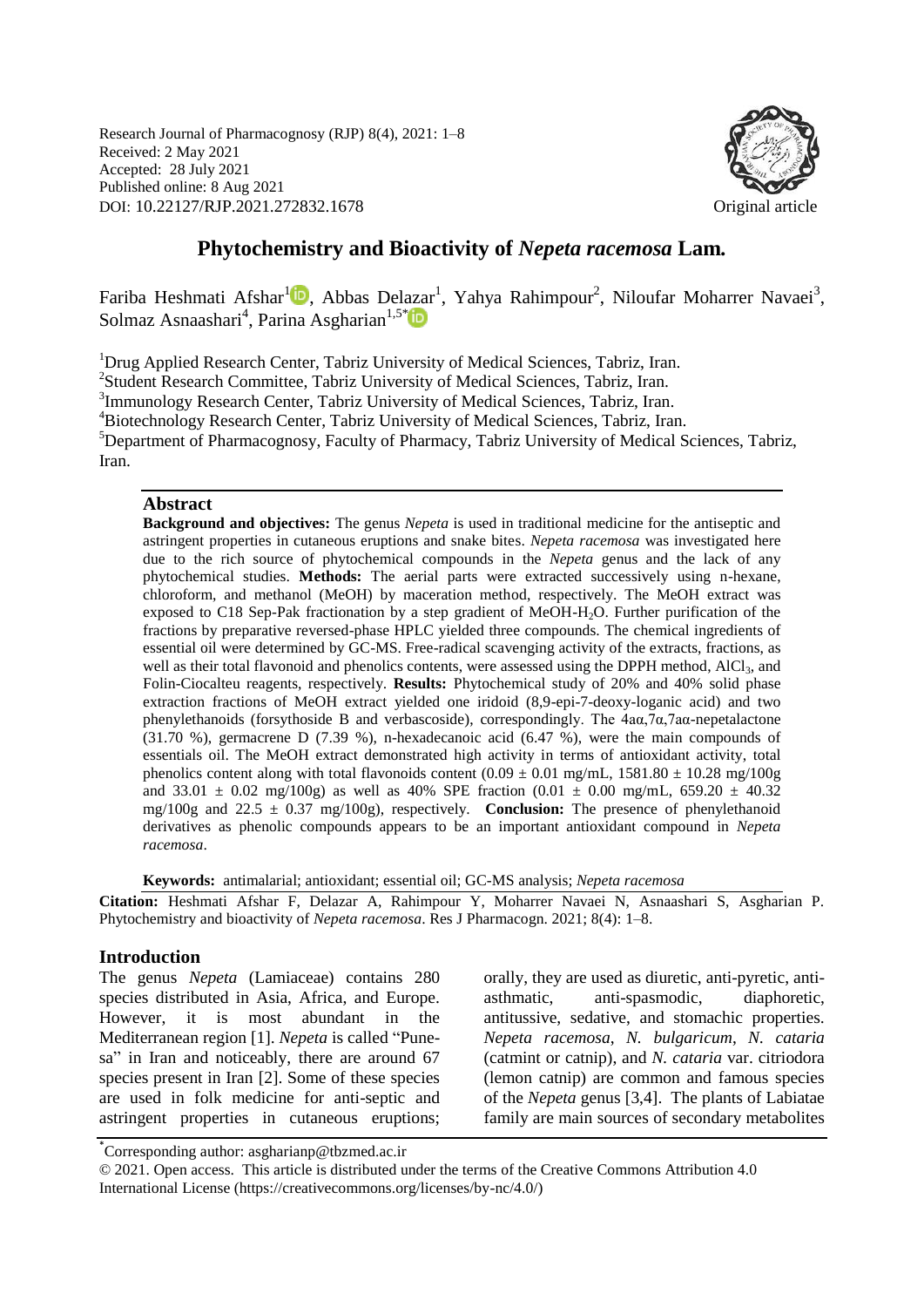including nepetalactones, phenols, iridoids, diterpenes and triterpenes. These aromatic plants are economically important and include most of the essential oil (mainly monoterpenoids) that occurs in the genera of Labiatae family. Moreover, several compounds from the Nepeta species have shown to have potent bioactivity [4]. Biological and pharmacological activities are typically credited to the occurrence of nepetalactone as a volatile compound, mainly found in *Nepeta* oils. *Nepeta* species in terms of essential oil compositions can be separated into two groups nepetalactone-containing and nepetalactone-less species [5]. Nepetalactone is an iridoid and is found in various isomeric forms in nature. The main compounds isolated from different species of *Nepeta* growing in Turkey were nepetalactone, caryophyllene oxide, and 1,8-cineole/linalool [6]. The chemotaxonomic and ethnopharmacological prominence of the genus *Nepeta* motivated us to carry out phytochemical studies as well as investigating in vitro anti-plasmodial activity, and antioxidant capacity of the aerial parts of *N. racemosa*.

## **Materials and Methods Ethical considerations**

This study was approved by Ethics Committee of Tabriz University of Medical sciences (IR.TBZMED.REC.1394.807).

## **Chemicals**

All materials used were of analytical grade. Methanol, n-hexane, acetone, ethyl acetate, chloroform, DMSO, DMSO-d6,  $D_2O$ , hydrochloric acid (HCl), sodium hydroxide (NaOH), and sodium acetate were attained from (Merck, Germany). Gallic acid, rutin, hematin, anhydrous sodium carbonate  $(Na_2CO_3)$ , 1,1-Diphenyl-2-picrylhydrazyl (DPPH), aluminum trichloride, oleic acid, sodium nitrite, and Folin-Ciocalteu reagent were obtained from Sigma-Aldrich, Germany.

## **Plant material**

Nepeta racemosa wascollected from Marand in Eastern Azerbaijan province during May 2016. The identification of the plants was approved by Dr. Fatemeh Ebrahimi**,** a botanist of the Faculty of Pharmacy, Tabriz University of Medical Science. A voucher specimen of the plant (TBZFPH 2639) was kept at the Herbarium of Tabriz University of Medical Science.

## **Extraction**

The ground and dried aerial parts of *N. racemosa* (100 g) were extracted by maceration successively, with *n*-hexane, chloroform, and MeOH (1.2 L each). All the extracts were concentrated via a rotary evaporator at a maximum temperature of 40 ºC. Four g of the dried MeOH extract was fractionated by solidphase-extraction (SPE) on Sep-Pak (C18, 10 g, 35 cc cartridge) via a step gradient of MeOHwater mixture (10:90, 20:80, 40:60, 60:40, 80:20 and 100:0), 200 mL of each. All SPE fractions were dried by a rotary evaporator at a temperature of 40 ºC. The preparative HPLC (Dr. Mainsch GmbH ODS column 20 μm, 250 mm × 20 mm; mobile phase: 0-50 min, MeOH from 15% to 75% in water; 50-62.5 min, 75% MeOH in water, 62.5-67.5 min MeOH from 75% to 15% in water,  $67.5-75$  min 15% MeOH, flow rate = 8 mL/min) purification of the 20% MeOH SPE fraction yielded one iridoid glycosides:  $1 (t_R =$ 33.31 min). Subsequently, the preparative HPLC (mobile phase: 0-50 min, MeOH from 35% to 60% in water; 50-62.5 min, 60% MeOH in water, 62.5-67.5 min MeOH from 60% to 35% in water, 67.5-75 min 35% MeOH, flow rate = 8 mL/min) for purification of the 40% MeOH SPE fraction yielded the two phenylethanoid glycosides:  $2(t<sub>R</sub>)$  $= 14.45$  min) and 3 ( $t<sub>R</sub> = 18.49$  min). Structures of 1–3 were determined conclusively by 1D  $(^1H)$ and  ${}^{13}C$  NMR).

## **Determination of total flavonoids content**

The content of flavonoids was determined based on the aluminum chloride colorimetric method [7]. Briefly, 0.5 mL of each plant extracts (1 mg/mL) in methanol was separately mixed with 0.1 mL of 1 M potassium acetate, 0.1 mL of 10% aluminum chloride, 1.5 mL of methanol, and 2.8 mL of distilled water. It stayed at room temperature for 30 min, and the absorbance of the reaction blend was quantified spectrophotometrically at 510 nm. The yellow color indicated the existence of flavonoids. Total flavonoids contents were calculated as rutin equivalents (mg/g extract) (with different concentrations (0.0039, 0.0078, 0.0156, 0.0312, 0.0625, 0.125) from a calibration curve.

## **Determination of total phenolics content**

The total content of phenolic compounds was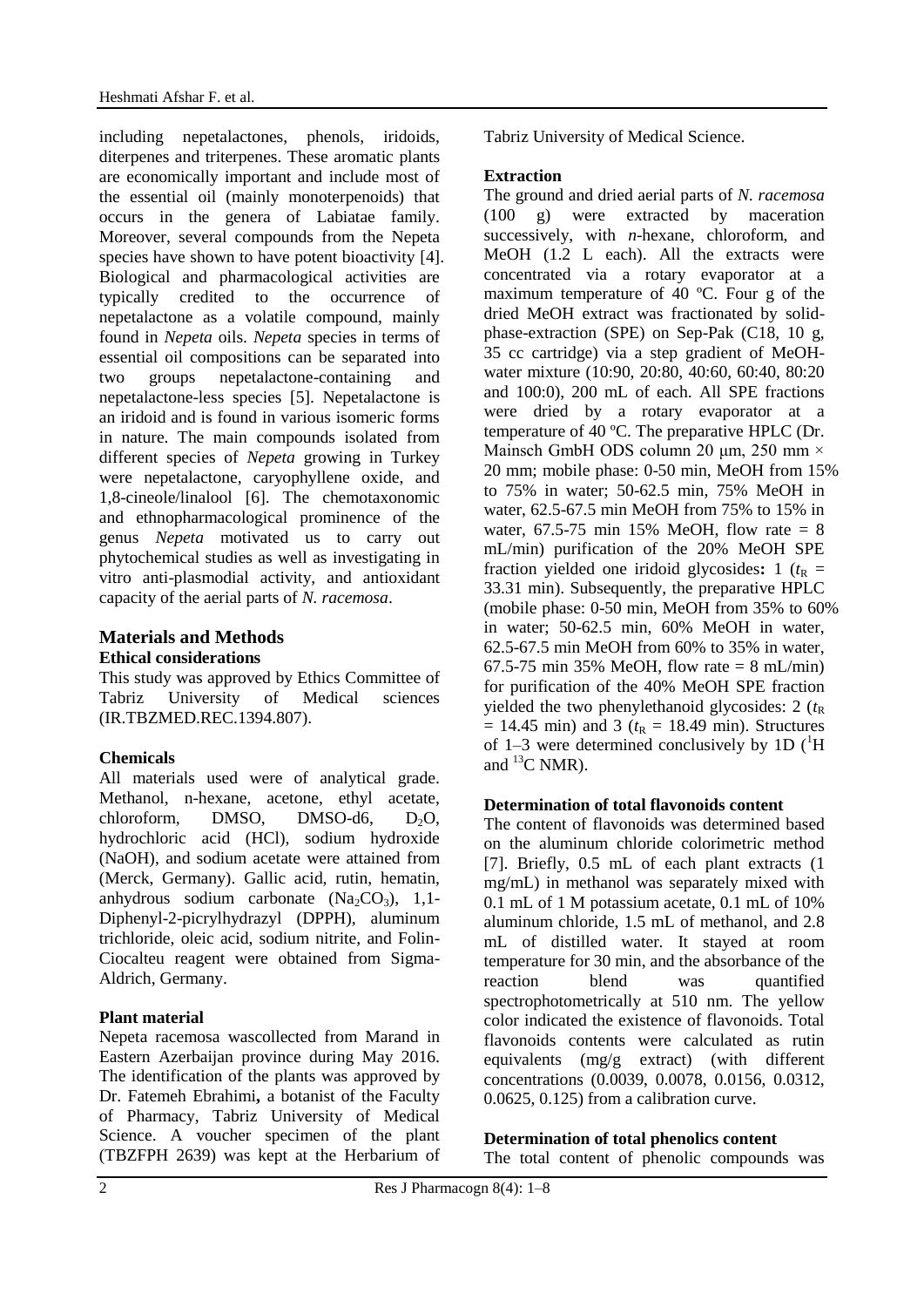determined with the Folin-Ciocalteu reagent [8]. The 1 mL of extract samples (1 mg/mL) were mixed with Folin-Ciocalteu reagent (200 µL) for 5 min and 1 mL aqueous sodium carbonate 2 % (w/v) was added. The mixture was permitted to stay for 30 min and the total phenolics were determined by calorimetry at 750 nm. The standard curve was prepared using 5, 10, 15, 25, 50, 75, and 100 mg/L solutions of gallic acid in acetone: water mixture (60:50, v/v). Total phenol values were declared in terms of gallic acid equivalent (mg/g of dry mass) as the reference compound.

#### **Isolation of the essential oil**

The aerial parts of the air-dried *N. racemosa* (60 g) were submitted to hydro-distillation in a Clevenger type apparatus for 3 h for isolation of essential oil. The oil was dehydrated over anhydrous sodium sulfate and kept at 4 °C for further analysis [9]. The volume (ml) of essential oil per 100 g of plant material was recorded.

#### **Gas chromatography mass spectrometry (GC-MS) analysis**

The analysis of the essential oil was undertaken via a Shimadzu GC-MS-QP5050A, equipped with flame ionization detector (FID), and DB-1 capillary column (60 m  $\times$  0.25 mm id, 0.25 µm film thickness). Operating conditions were as follows: carrier gas, helium with a flow rate of 1.3 mL/min; column temperature, 2 min in 50 °C, then, the temperature was increased from 50 to 275 °C at 3.0 °C/min rate and finally it remained 3 min in 275 °C. The temperature of the injector and detector were 250 and 280 °C, respectively; the volume injected, and split ratio were adjusted to 1 µL and 1:20, respectively. Mass spectra were taken at 70 eV over the mass range 30-600 amu, ion source temperature at 260 °C, and solvent delay 2.0 min. The constituents of the essential oil were assessed by the comparison of their mass spectra and Kovats indices with those of the spectrophotometer database using the Wiley and NIST mass spectral databases or with authentic compounds.

## **Antioxidant assay**

The ability for inhibiting the free radicals of the extracts and fractions were measured using 2,2 diphenyl-1-picrylhydrazyl (DPPH) radical quenching [10]. The extracts/fractions were dissolved in MeOH/chloroform to obtain the stock concentration of 10 mg/mL. Serial dilutions

were obtained from the stock solutions of the plant extracts and fractions. A volume of 2.5 mL of DPPH solution (0.08 mg/mL in MeOH) was mixed with diluted solutions (2,5 mL each) and remained at room temperature in the dark for 30 min for any reaction to happen. The UV absorbance was recorded at 517 nm which corresponds to the maximum absorption of DPPH. The tests were repeated in triplicate and the average absorption was noted for each concentration. The inhibitory capacity  $IC_{50}$  values that presents scavenging 50% of DPPH free radicals was computed from the graph plotting inhibition percentage against test sample concentrations [11,12]. Inhibitory capacity (IC%) was calculated according to the following formula where AB is the absorbance of the blank and AA is the absorbance of test samples.

$$
IC\% = [(AB–AA)/AB] \times 100
$$

# **Anti-plasmodial activity**

The potential anti-malarial activity of samples was evaluated using a modified assay by Tripathi et al. [13] with some alterations [14]. The results were reported as % inhibition (I%) of hem polymerization/crystallization compared to the positive control (chloroquine diphosphate) by the following formula:

$$
I\% = ((AB - AA)/AB) \times 100
$$

AB is absorbance of the blank, and AA is the absorbance test samples.

# **Results and Discussion**

A blend of solid-phase extraction and reversedphase preparative HPLC analysis of the 20% and 40% fractions of *N. racemosa* MeOH extract guided to the identification of one iridoid (A) and two phenylethanoids (B, C) structures (Figure1). The chemical structures of the constituents have been recognized through nuclear magnetic resonance spectroscopy. Three compounds were known by comparison of their chemical analysis with those reported in the literature. The chemical structures of the isolated constituents were elucidated unequivocally via <sup>13</sup>CNMR and  ${}^{1}$ HNMR.

**Compound A:** molecular formula:  $C_{15}H_{22}O_9$ ,<sup>1</sup>H NMR (DMSOd6) δ: 1.01 (3H, d, J= 6.0 Hz, H-10), 1.20 (1H, m, H-7a), 1.52 (1H, m, H-6a), 1.68 (1H, m, H-b7b), 1.90 (1H, m, H-6b), 2.17 (1H, m, H-8), 2.21 (1H, m, H-9), 2.74 (1H, m, H-5), 3.00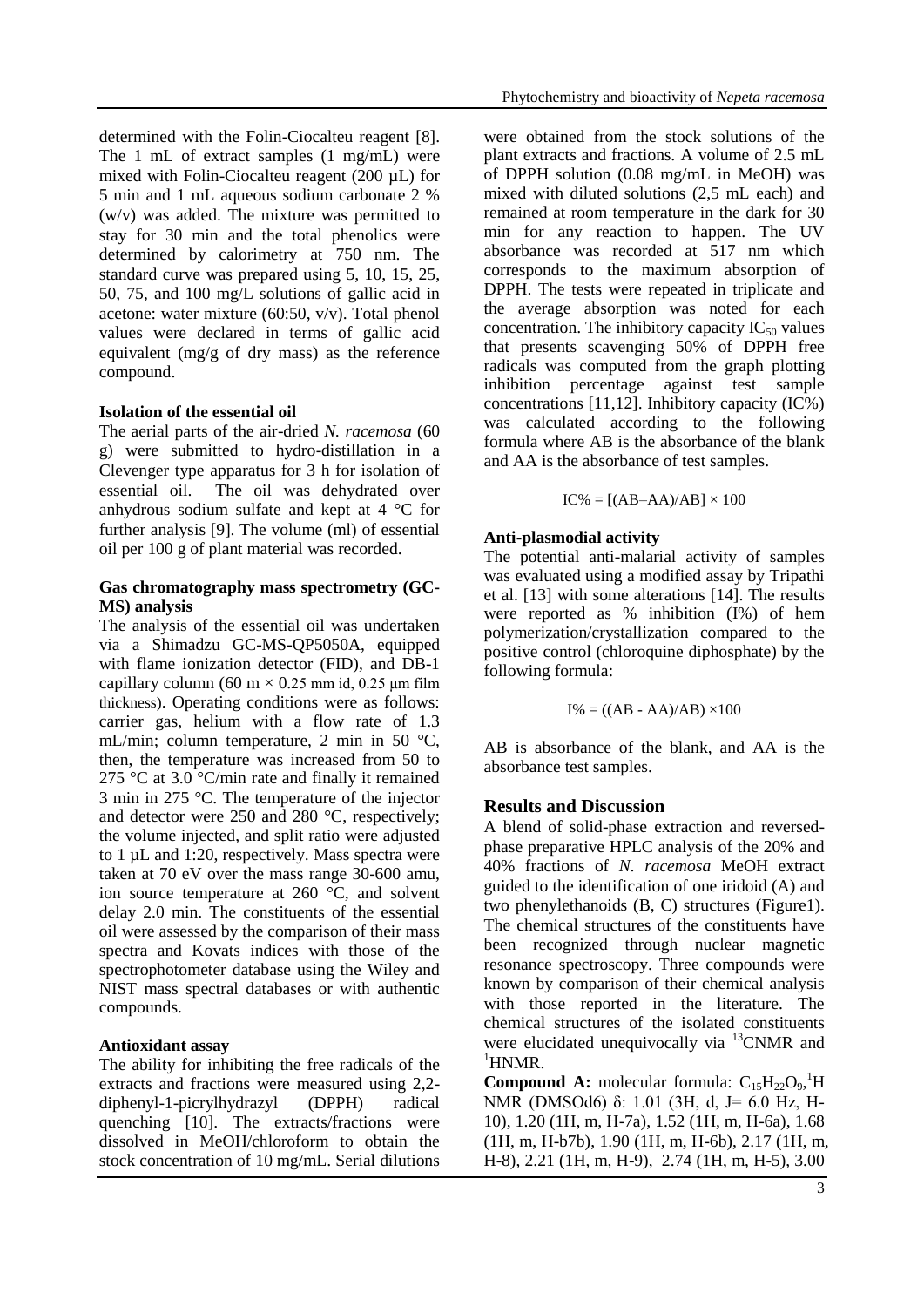(1H, m, H-2'), 3.00-3.50 (1H, m, H-3', H-5'), 3.05 (1H, m, H-4'), 3.46 (1H, dd, H-6'a), 3.65  $(1H, d, H-6'b), 4.47 (1H, d, J= 8.0 Hz, H-1'), 5.22$ (1H, s, H-1), 7.24 (1H, s, H-3).

From the comparison of these data with those reported in the literature [15,16], the compound was identified as 8,9-epi-7-deoxy-loganic acid (Figure 1A).

**Compound B:** molecular formula:  $C_{34}H_{44}O_{19}$ , <sup>1</sup>H NMR (D<sub>2</sub>O) δ: δ: 0.88 (3H, d, J = 7.2 Hz, H-6"), 3.20 (1H, m, H-4''), 3.39 (1H, m, H-2'), 3.49 (1H, m, H-6'a), 3-4 (1H, m, H-2''), 3.55 (1H, m, H-3''), 3.58 (2H. s, H-5'''), 3.58 (1H, m, H-6'b), 3.59 (1H, m, H-5''), 3.70-3.74 (1H, H-4'''a), 3.75 (1H, m, H-5'), 3.78 (1H, m, H-3'), 3.80 (1H, d, H-2'''), 4.60 (1H, dd, H-1'), 4.89 (1H, s, H- 1'''), 4.91 (1H, t, H-4'), 5.19 (1H, dd, H-1''), 6.22 (1H, d, H-α'), 6.66 (1H, dd, J = 8.4, H-6), 6.72 (1H, d, J = 8.0, H-5), 6.76 (1H, s, H-2), 6.79 (1H, d, H-5''''), 6.95 (1H, s, H- 2''''), 6.97 (1H, dd, H-6''''), 7.43 (1H, d, H-β'). <sup>13</sup>C NMR(D2O) δ: 18.5 (C-6''), 36.6 (C-α), 70.4 (C-5''), 70.9 (C-4'), 71.9 (C-3''), 72.3 (C-2''), 72.4 (C-β), 73.7 (C-4''), 74.5 (C-5'), 75.2 (C-4''',5'''), 78.4 (C-2'''), 81.7 (C-3'), 80.7 (C-3'''), 103.0 (C-1''), 104.2 (C-1'), 111.0 (C-1'''), 114.8 ( $\alpha$ '), 115.4 (C-2"''), 116.5 (C-5), 116.7(C-5"''), 117.3 (C-2), 121.4 (C-6), 123.4 (C-6''''), 127.6 (C-1''''), 131.6 (C-1), 144.6 (C-4), 146.0 (C-3), 146.8 (C-3''''), 148.2 (β'), 149.8 (C-4''''), 168.4  $(C=O)$ .

From the comparison of these data with those reported in the literature [17,18], the compound was identified as forsythoside B (Figure 1B).

**Compound C:** molecular formula:  $C_{27}H_{36}O_{15}$ <sup>1</sup>H NMR (D2O) δ:0.88 (3H, d, H-6''), 2.76 (2H, m, H-β), 3-4 (1H, m, H-2', 3', 5', 6'a, 6'b, 2'', 3'', 4'', 5'',), 3.61(1H, dd, H-αa), 3.79 (1H,dd, H-αb), 4-5 (1H, d, H-1'), 4-5 (1H, t, H-4'), 5.21 (1H, s, H-1''), 6.17 (1H, d, J = 16 Hz, H-α'), 6.65 (1H, d, H-6), 6.75 (1H, d, H-5), 6.76 (1H, s, H-2), 6.76 (1H,d, H-5"'),  $6.89$  (1H, d, J = 8 Hz, H-6"') 6.98 (1H, s, H-2"'), 7.37 (1H,d, J = 16 Hz, H- $\beta$ '). <sup>13</sup>C NMR(D2O) δ: 15.68 (C-6''), 36.72 (C-β), 60.54 (C-6'), 69.30 (C-4'), 73.05 (C- $\alpha$ ), 76.24 (C-5'), 76.37 (C-2'), 102.09 (C-1''), 104.47 (C-1'), 114.45 (C-α'), 115.02 (C-2'''), 116.07 (C-5'''), 116.14 (C-5), 117.11 (C-2), 121.7 (C-6), 122.63 (C-6'''), 126.95 (C-1'''),130.15 (C-1), 144.17 (C-3), 146.98 (C-4'''),146.98 (C-4), 147.01 (C-3'''), 147.01 (C-β'), 162 (CO),168 (CO). From the comparison of these data with those reported in the literature [19-21], the compound was identified as verbascoside (Figure 1C).

Based on their chemical structures, the three compounds isolated from *N. racemosa* can be classified into two phytochemical subclasses including one iridoid and two phenylethanoids. Total polyphenols and flavonoids in the methanolic extract and methanolic fractions of the aerial parts of *N. racemosa* extracts are presented in Table 1



**Figure 1.** Structures of compounds isolated from *Nepeta racemose*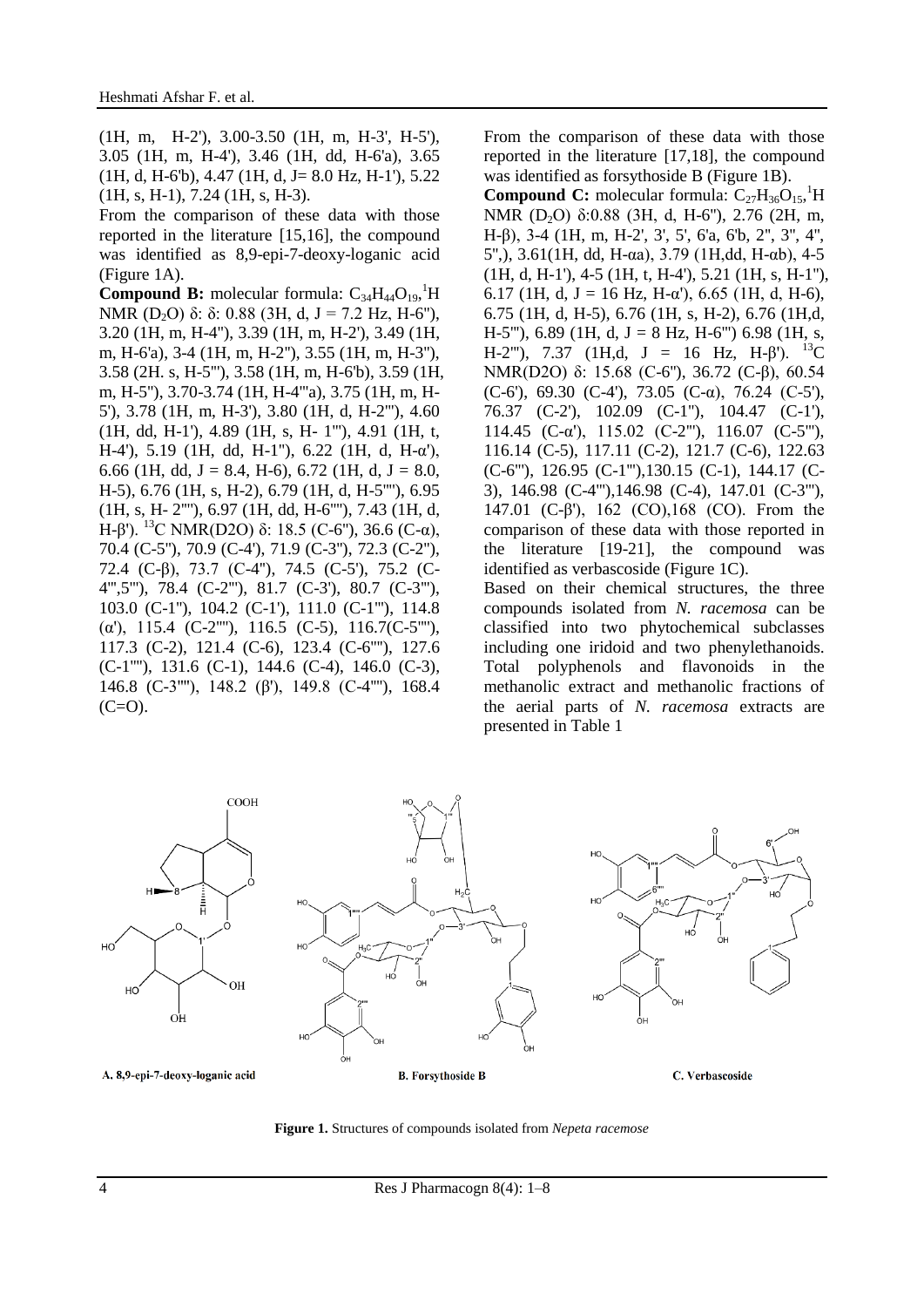| <b>Extracts/fractions</b>    | <b>Total flavonoids content as</b><br>rutin $(mg/100g)$ | <b>Total phenolics content as</b><br>galic acid $(mg/100g)$ | Antioxidant activity $(RC_{50})$<br>(mg/mL) |  |
|------------------------------|---------------------------------------------------------|-------------------------------------------------------------|---------------------------------------------|--|
| Chloroform extract           |                                                         |                                                             | $0.16 \pm 0.05$                             |  |
| Methanol extract             | $33.01 \pm 0.02$                                        | $1518.80 \pm 10.28$                                         | $0.09 + 0.04$                               |  |
| n-Hexane extract             |                                                         |                                                             | $0.41 + 0.01$                               |  |
| SPE fraction 10% MeOH-water  | $1.30 \pm 0.12$                                         | $20.60 \pm 0.73$                                            | $0.32 \pm 0.13$                             |  |
| SPE fraction 20% MeOH-water  | $1.20 + 0.08$                                           | $58.10 \pm 1.16$                                            | $0.19 + 0.02$                               |  |
| SPE fraction 40% MeOH-water  | $22.50 \pm 0.37$                                        | $659.20 \pm 40.32$                                          | $0.01 + 0.00$                               |  |
| SPE fraction 60% MeOH-water  | $12.70 \pm 0.42$                                        | $197.70 \pm 3.81$                                           | $0.09 \pm 0.04$                             |  |
| SPE fraction 80% MeOH-water  | $0.80 \pm 0.04$                                         | $37.40 \pm 0.75$                                            | $0.42 \pm 0.02$                             |  |
| SPE fraction 100% MeOH       | $1.10 \pm 0.10$                                         | $117.60 \pm 5.18$                                           | $0.34 \pm 0.04$                             |  |
| Quercetin (positive control) | $\overline{\phantom{a}}$                                |                                                             | $2.78\times10^{-5}$                         |  |

**Table 1.** Total flavonoids content, total phenolic content, and antioxidant activity of the chloroform, n-hexane, and MeOH extract and respective fractions of *Nepeta racemosa*

Values represent the mean  $\pm$  SD, n=3

. The order of phenolics content in the extracts was methanol extract  $>$  Fr 40  $>$  Fr 60  $>$  Fr 100  $>$ Fr  $20 > Fr 80 > Fr 10$  and the order of flavonoids was methanol extract  $>$  Fr 40  $>$  Fr 60  $>$  Fr 10  $>$ Fr  $20 > Fr$  100 > Fr 80. The Fr 40 % represented significantly higher phenolic contents (659.20  $\pm$ 40.32 g/mg) and flavonoids content  $(22.50 \pm 0.37)$  $g/mg$ ).

Determination of the contents of flavonoids and phenolic compounds is important because the free radicals scavenging activity of numerous plant extracts is ascribed to the incidence of these constituents which have biological activities, chiefly the flavonoids [22].

According to literature, total phenolics content and free radical scavenging activity of the plant material are in line with one another [23,24]. Phenolic components are responsible for the decreasing amount of free radicals and chelating characteristics [25,26]. Based on our current outcomes in the present manuscript, total flavonoids and total phenolics of 40%, 20%, and 60% MeOH-water fractions were higher than the other fractions in corresponding to the free radical scavenging activity of these fractions. Thus, the antioxidant potential of *N. racemosa* extracts may be attributed to the flavonoid compounds. The components of the essential oils, their retention indices (RI), and percentage compositions are presented in Table 2. All compounds are listed in turn of their retention time on the column. Fifty-three constituents were identified by GC-MS, which accounted for 77.1% of the total oil of the plant material. Among these compounds 4aα,7α,7aα-nepetalactone (31.70 %), germacrene D (7.39 %), and n-hexadecanoic acid (6.47 %), were the most dominant ingredients of the essential oil. Oxygenated monoterpene, monoterpene hydrocarbons, sesquiterpene

hydrocarbons, oxygenated sesquiterpenes, and fatty acid derivatives presented 33.53 %, 0.18 %, 12.64 %, 9.41 %, and 12.89 % of the essential oil respectively. Other common ingredients (8.47%) were non-terpenoid derivatives such as ketones and aldehydes. According to the nepetalactonecontent, *N. racemosa* could be categorized in the group in which nepetalactones are the major component. 1,8-cineole and caryophyllene oxide are the most component of the volatile oils of nepetalactone-free *Nepeta* species [27] and in this study, they were in low amounts (0.33 %) and (3.98), respectively. The  $4a\alpha,7\alpha,7a\alpha$ nepetalactone, 4aβ,7α,7aβ-nepetalactone, 4aα,7α,7aβ-nepetalactone, 4aβ,7α,7aαnepetalactone are the four main nepetalactone compound which present in greater amount than other isomers like 4α dihydro nepetalactone, 4aα,7β,7aαnepetalactone, and 4aα,7β,7aβ nepetalactone [28]. The  $4a\alpha$ ,  $7\alpha$ ,  $7a\alpha$ -nepetalactone was the only nepetalactone obtained in this paper. It is also found as a major compound of essential oil of many *Nepeta* species such as *N. racemosa* [1, 2, 29]*, N. cadmea* [30]*, N. cephalotes* [31]**,** *N. govaniana* [32], and *N. teydea* [33]. The free-radical-scavenging activity of the SPE

fractions and the extracts were examined via the 2,2-diphenyl-1-picryl-hydrazyl (DPPH) freeradical scavenging assay (Table 2) [10]. The 40% MeOH-water SPE fraction exhibited the highest level of free-radical scavenging activity with an  $RC_{50}$  value of  $(0.01 \pm 0.00 \text{ mg/mL})$  amongst all extracts. The MeOH extract and The SPE fraction 60% MeOH-water showed similar activity  $(0.09 \pm 0.04 \text{ mg/mL})$ . The lowest activity was obtained for the n-hexane extract  $(0.41 \pm$ 0.01mg/mL) and SPE fraction 80% MeOH-water  $(0.42 \pm 0.02 \text{ mg/mL}).$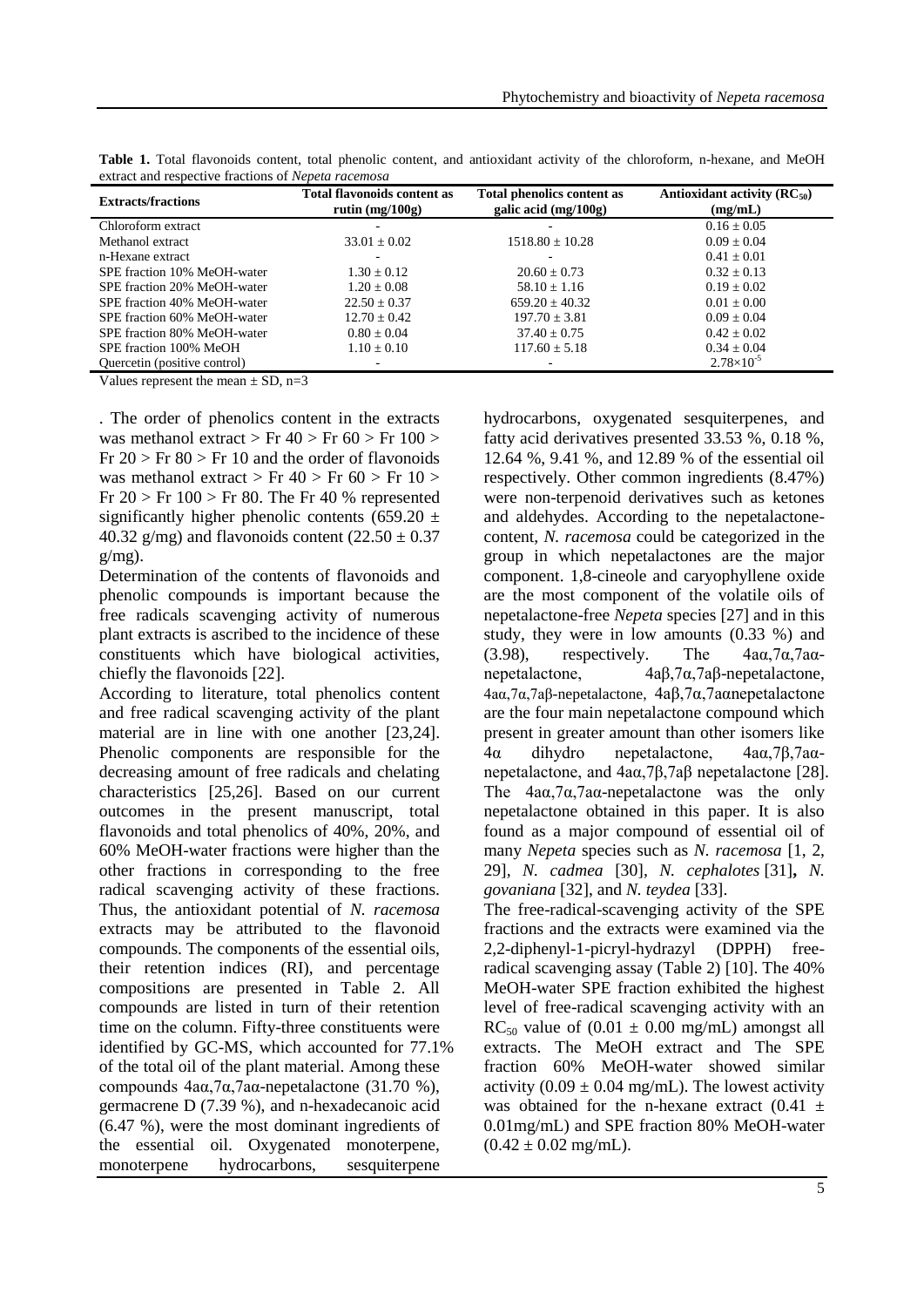| Table 2. The essential oil composition of the aerial parts of Nepeta racemosa |
|-------------------------------------------------------------------------------|
|-------------------------------------------------------------------------------|

| <b>Twore 2.</b> The essential on composition of the actual parts of respects racemosa<br>Compound | Oil composition $(\% )$ | Reported KI <sup>a</sup> | <b>Calculated KI</b> |
|---------------------------------------------------------------------------------------------------|-------------------------|--------------------------|----------------------|
| 2-Hexenal, (E)-                                                                                   | 0.23                    | 825                      | 831                  |
| 1 Octen 3 ol                                                                                      | 0.07                    | 964                      | 967                  |
| $\beta$ -Pinene                                                                                   | 0.19                    | 971                      | 972                  |
| Trans, Trans-2,4-Heptadienal                                                                      | 0.10                    | 981                      | 984                  |
| 1,8-Cineole                                                                                       | 0.33                    | 1021                     | 1028                 |
| Nonanal                                                                                           | 0.18                    | 1083                     | 1080                 |
| Linalool                                                                                          | 0.39                    | 1086                     | 1088                 |
| Trans-Pinocarveol                                                                                 | 0.33                    | 1125                     | 1129                 |
| Pinocarvone                                                                                       | 0.10                    | 1140                     | 1146                 |
| 4-Terpineol                                                                                       | 0.14                    | 1164                     | 1169                 |
| Myrtenal                                                                                          | 0.16                    | 1171                     | 1172                 |
| $\alpha$ -Terpineol                                                                               | 0.24                    | 1175                     | 1177                 |
| Myrtenol                                                                                          | 0.14                    | 1181                     | 1189                 |
| 4aα, 7α, 7aα-Nepetalactone                                                                        | 31.70                   | 1367                     | 1370                 |
| $\alpha$ -Copaene                                                                                 | 0.24                    | 1380                     | 1381                 |
| $\beta$ -Bourbonene                                                                               | 0.67                    | 1388                     | 1389                 |
| <b>B-Elemene</b>                                                                                  | 0.79                    | 1391                     | 1395                 |
| $\beta$ -Caryophyllene                                                                            | 2.09                    | 1423                     | 1427                 |
| $\beta$ -Cubebene                                                                                 | 0.23                    | 1431                     | 1439                 |
| $\alpha$ -Humulene                                                                                | 0.13                    | 1455                     | 1456                 |
| $\alpha$ -Amorphene                                                                               | 0.27                    | 1475                     | 1477                 |
| <b>Germacrene D</b>                                                                               | 7.39                    | 1482                     | 1485                 |
|                                                                                                   | 0.23                    |                          |                      |
| $\alpha$ -Farnesene                                                                               |                         | 1497                     | 1496                 |
| $\gamma$ -Cadinene                                                                                | 0.21                    | 1510                     | 1513                 |
| δ-Cadinene                                                                                        | 0.39                    | 1518                     | 1526                 |
| Dodecanoic acid                                                                                   | 0.21                    | 1549                     | 1550                 |
| 1,5-Epoxysalvial-4(14)-ene                                                                        | 0.39                    | 1562                     | 1567                 |
| $(-)$ -Spathulenol                                                                                | 0.61                    | 1571                     | 1573                 |
| Caryophyllene oxide                                                                               | 3.98                    | 1577                     | 1579                 |
| Salvial-4(14)-en-1-one                                                                            | 0.93                    | 1585                     | 1592                 |
| 1-Tetradecanol                                                                                    | 0.51                    | 1628                     | 1630                 |
| Widdrol                                                                                           | 0.33                    | 1635                     | 1636                 |
| Cycloisolongifolene, 8-hydroxy-, endo-                                                            | 1.13                    | 1644                     | 1648                 |
| $\beta$ -Copaen-4 $\alpha$ -ol                                                                    | 0.50                    | 1669                     | 1670                 |
| 6-Isopropenyl-4,8a-dimethyl-1,2,3,5,6,7,8,8a-<br>octahydronaphthalene-2-ol                        | 1.82                    | 1675                     | 1673                 |
| Octadecanal                                                                                       | 0.08                    | 1697                     | 1697                 |
| Tetradecanoic acid                                                                                | 0.33                    | 1746                     | 1750                 |
| Hexahydrofarnesyl acetone                                                                         | 1.12                    | 1833                     | 1836                 |
| n-Pentadecanoic acid                                                                              | 0.14                    | 1844                     | 1846                 |
| 1-Hexadecanol                                                                                     | 0.14                    | 1861                     | 1862                 |
| 7,9-di-tert-butyl-1-oxaspiro [4.5] deca-6,9-diene-2,8-dione                                       | 0.16                    | 1874                     | 1875                 |
| Pentadecanoic acid, 14-methyl-, methyl ester                                                      | 0.20                    | 1911                     | 1912                 |
| n-Hexadecanoic acid                                                                               | 6.47                    | 1951                     | 1950                 |
| 1-Octadecanol                                                                                     | 0.34                    | 2066                     | 2064                 |
| Methyl linolenate                                                                                 | 0.27                    | 2081                     | 2079                 |
| Phytol                                                                                            | 3.96                    | 2105                     | 2098                 |
| Methyl-11,14,17-eicosatrienoate                                                                   | 1.46                    | 2290                     | 2285                 |
| Hexadecanal diallyl acetal                                                                        | 0.12                    | 2295                     | 2293                 |
| Hexadecanoic acid, butyl ester                                                                    | 0.18                    | 2174                     | 2169                 |
| Nonadecanoic acid                                                                                 | 2.82                    | 2236                     | 2228                 |
| Hexadecanamide                                                                                    | 1.18                    | 2350                     | 2348                 |
| Hexanedioic acid, bis(2-ethylhexyl) ester                                                         | 0.53                    | 2361                     | 2360                 |
| Heneicosane                                                                                       | 0.27                    |                          | 2378                 |
| <b>Total identified</b>                                                                           | 77.12                   |                          |                      |
|                                                                                                   |                         |                          |                      |
| <b>Terpene</b>                                                                                    | 55.76                   |                          |                      |
| Non-terpene                                                                                       | 21.36                   |                          |                      |

<sup>a</sup>Compounds listed in order of elution from a DB-1 column.

The in vitro β-hematin formation assay was applied for testing the anti-malarial activity of total extracts of *N. racemosa* aerial parts. The extracts exhibited no inhibitory results on heme biocrystallization properties.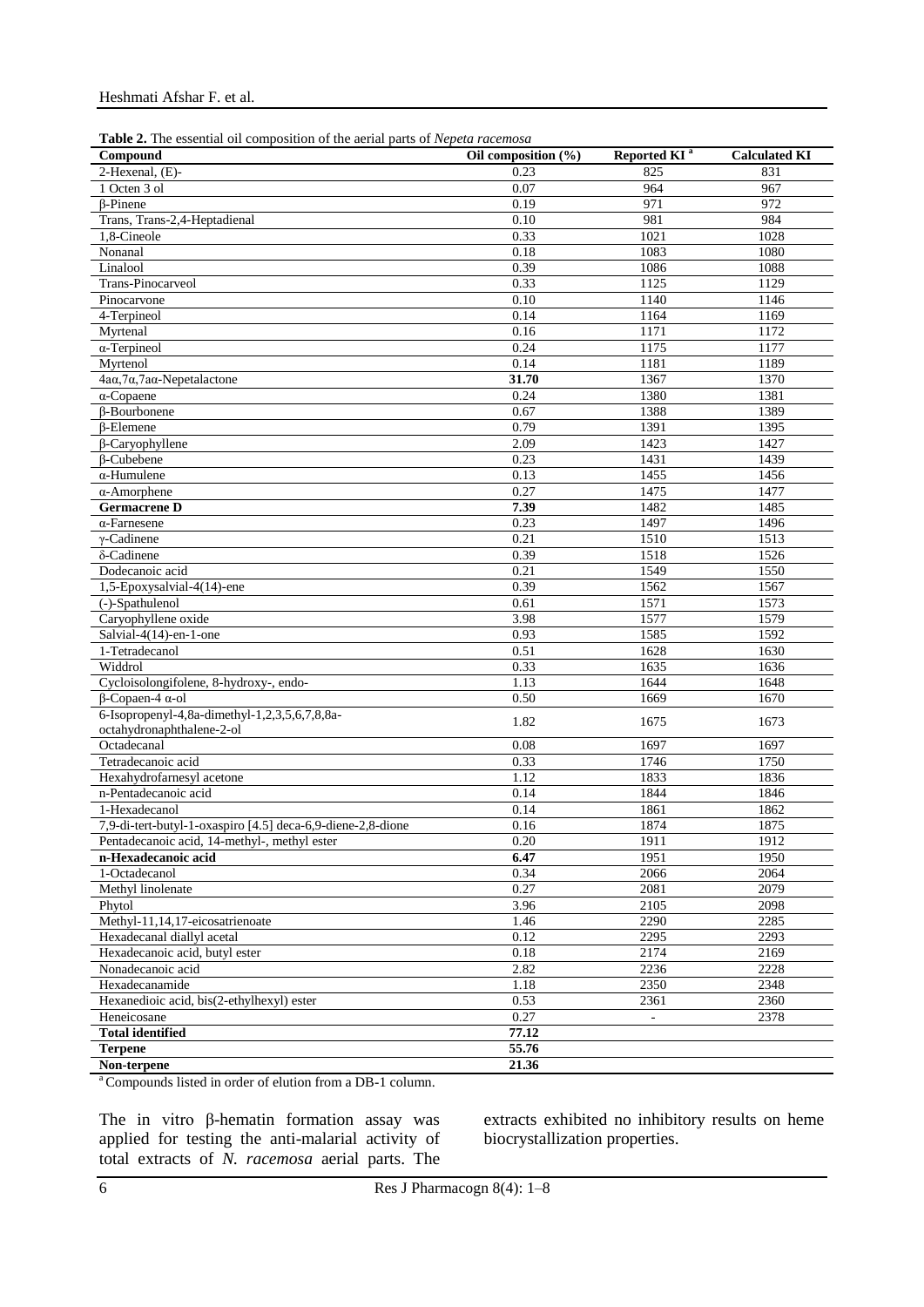## **Conclusion**

In this study, 40% SPE fraction of MeOH extract from the aerial part of *N. racemosa* could be a valuable source for future studies due to strong free-radical-scavenging activity as well as high amounts of total phenolic and flavonoid content and the main components such as forsythoside B, and verbascoside.

## **Acknowledgments**

The present research was financially supported by Vice chancellor for Research, Tabriz University of Medical sciences (IR.TBZMED.REC.1394.807).

## **Author contributions**

Fariba Heshmati Afshar and Abbas Delazar designed and supervised the study; Yahya Rahimpour prepared the manuscript the article; Niloufar Moharrer Navaei performed the experiments; Solmaz Asnaashari and Parina Asgharian analyzed the data.

## **Declaration of interest**

The authors declare that there is no conflict of interest. The authors alone are responsible for the accuracy and integrity of the paper content.

## **References**

- [1] İşcan G, Köse YB, Demirci B, Can Başer KH. Anticandidal activity of the essential oil of *Nepeta transcaucasica* Grossh. *Chem Biodivers*. 2011; 8(11): 2144–2148.
- [2] Dabiri M, Sefidkon F. Chemical composition of the essential oil of *Nepeta racemosa* Lam. from Iran. *Flav Fragr J*. 2003; 18(2): 157– 158.
- [3] Kraujalis P, Venskutonis PR, Ragazinskiene O. FOODBALT. Proceedings of the  $6<sup>th</sup>$ Baltic Conference on Food Science and Technology. 2011 May 5-6; Jegava, Latvia.
- [4] Formisano C, Rigano D, Senatore F. Chemical constituents and biological activities of *Nepeta* species. *Chem Biodivers*. 2011; 8(10): 1783–1818.
- [5] Javidnia K, Mehdipour A, Hemmateenejad B, Rezazadeh S, Soltani M, Khosravi A, Miri R. Nepetalactones as chemotaxonomic markers in the essential oils of *Nepeta* species. *Chem Nat Compd*. 2011; 47(5): 843–847.
- [6] Baser K, Kirimer N, Kurkcuoglu M, Demirci B. Essential oils of *Nepeta* species growing

in Turkey. *Chem Nat Compd*. 2000; 36(4): 356–359.

- [7] Chang CC, Yang MH, Wen HM, Chern JC. Estimation of total flavonoid content in propolis by two complementary colorimetric methods. *J Food Drug Anal*. 2002; 10(3): 178–182.
- [8] Chlopicka J, Pasko P, Gorinstein S, Jedryas A, Zagrodzki P. Total phenolic and total flavonoid content, antioxidant activity and sensory evaluation of pseudocereal breads. *LWT-Food Sci Technol*. 2012; 46(2): 548– 555.
- [9] Abd El-Gaber AS, El Gendy ANG, Elkhateeb A, Saleh IA, El-Seedi HR. Microwave extraction of essential oil from *Anastatica hierochuntica* (L): comparison with conventional hydro-distillation and steam distillation. *J Essent Oil Bear Plants*. 2018; 21(4): 1003–1010.
- [10] Ghosh T, Zarif Morshed M, Islam N, Al Masud KN, Akter M, Islam R. In-vitro investigation of antioxidant activity of *Cissus adnata* in different fractions. *J Pharmacogn Phytochem*. 2018; 7(2): 2625–2628.
- [11] Otang WM, Grierson DS, Ndip RN. Phytochemical studies and antioxidant activity of two South African medicinal plants traditionally used for the management of opportunistic fungal infections in HIV/AIDS patients. *BMC Complement Altern Med*. 2012; 12(1): 1–7.
- [12] Ammor K, Bousta D, Jennan S, Bennani B, Chaqroune A, Mahjoubi F. Phytochemical screening, polyphenols content, antioxidant power, and antibacterial activity of *Herniaria hirsuta* from Morocco. *Sci World J.* 2018; Article ID 7470384.
- [13] Tripathi AK, Gupta A, Garg SK, Tekwani BL. In vitro β-hematin formation assays with plasma of mice infected with *Plasmodium yoelii* and other parasite preparations: comparative inhibition with quinoline and endoperoxide antimalarials. *Life Sci*. 2001; 69(23): 2725–2733.
- [14] Afshar FH, Delazar A, Janneh O, Nazemiyeh H, Pasdaran A, Nahar L, Sarker SD. Evaluation of antimalarial, free-radicalscavenging and insecticidal activities of *Artemisia scoparia* and *A. spicigera*, Asteraceae. *Rev Bras Farmacogn*. 2011; 21(6): 986–990.
- [15] Dinda B, Debnath S, Banik R. Naturally